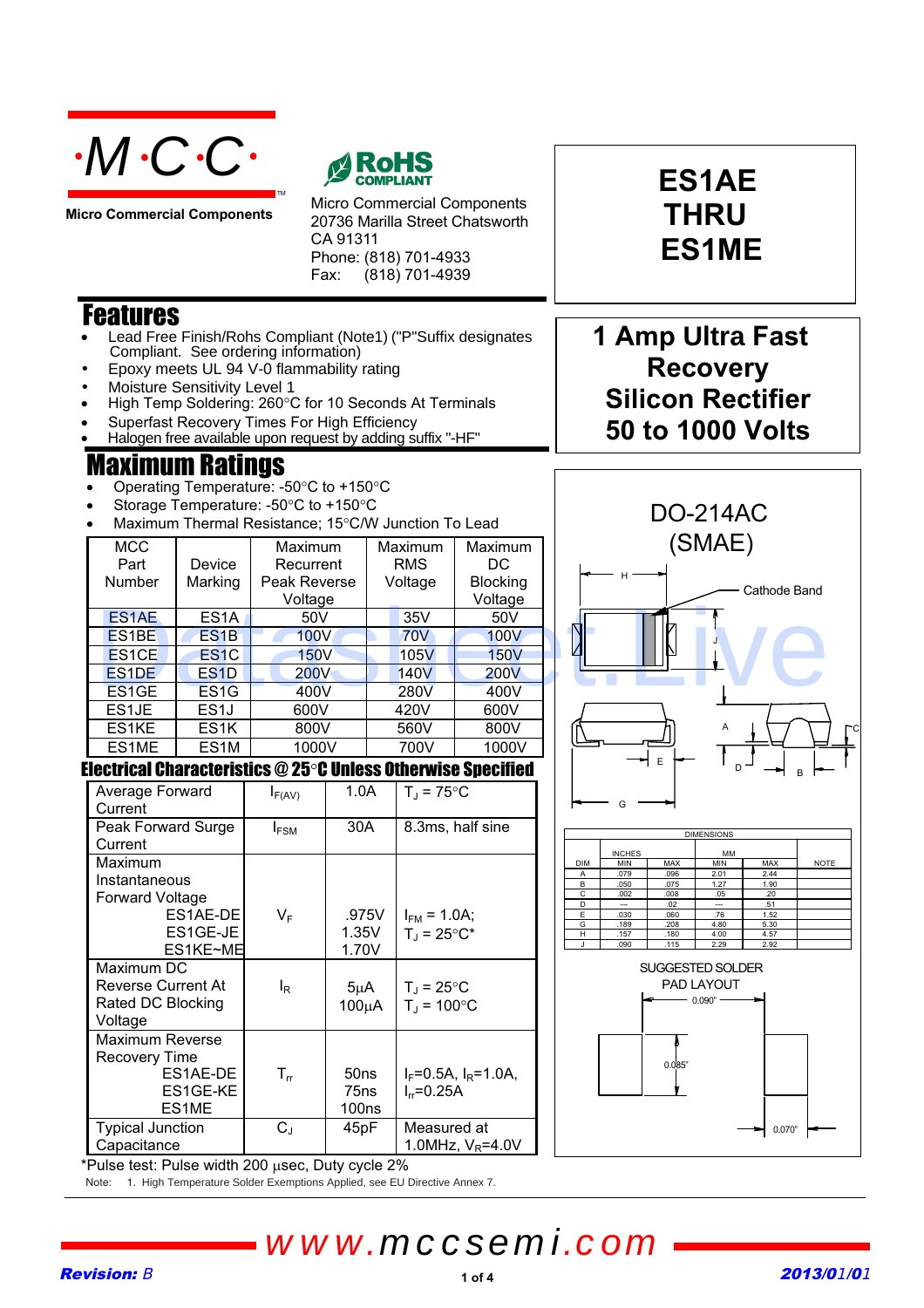## ES1AE thru ES1ME

Figure 1 Typical Forward Characteristics



**Instantaneous Forward Current - Amperesversus** Instantaneous Forward Voltage - Volts

 $\mathbf{r}$ 



**Micro Commercial Components**



Figure 3 Junction Capacitance .1 .2 .4 1 2 4 10 20 40 100 200 1 2 6 10 20 100 Junction Capacitance - pF *versus* pF Volts 60 40 4 400 1000  $T<sub>J</sub>=25^{\circ}$ 

Reverse Voltage - Volts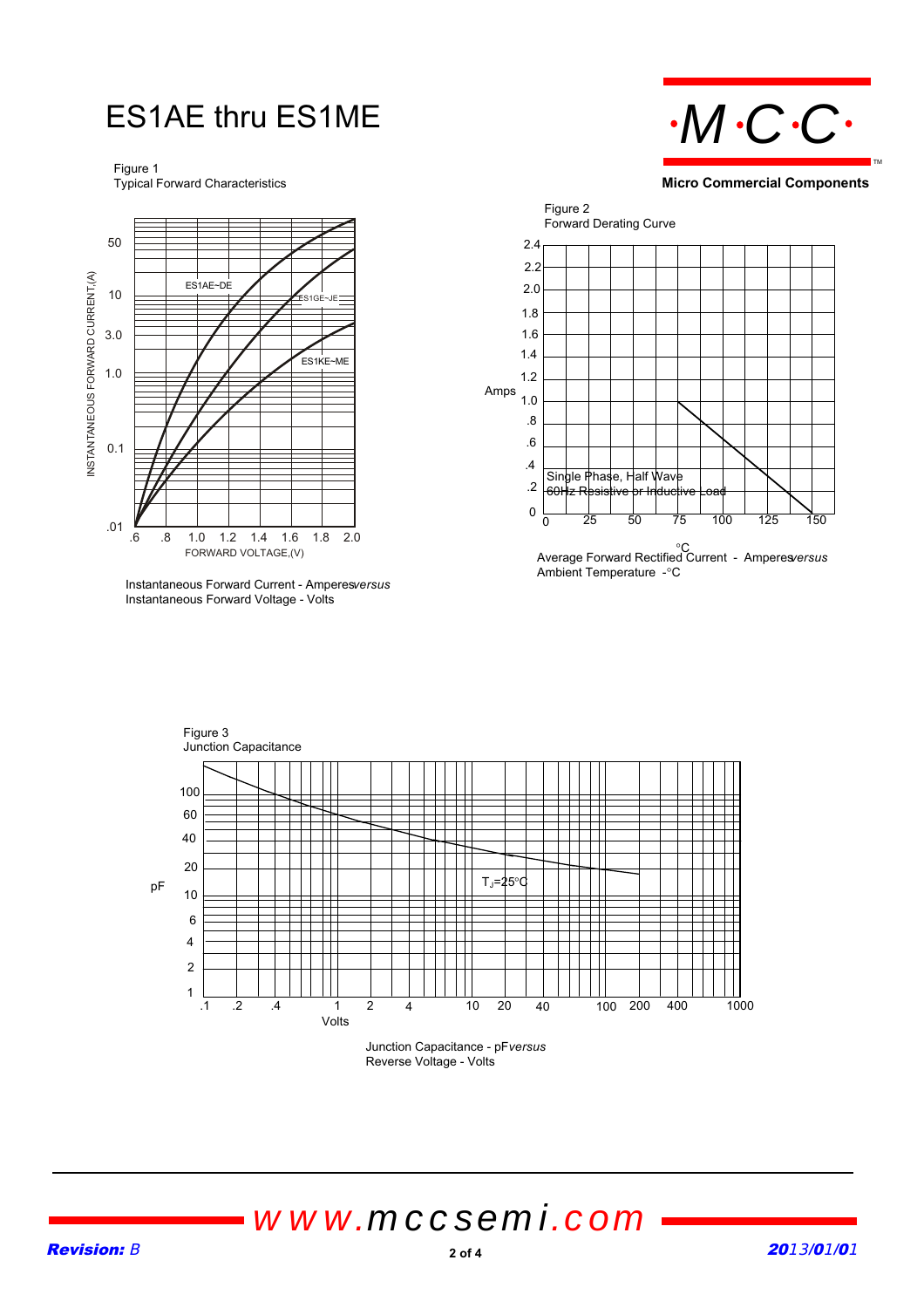



Peak Forward Surge Current - Amperesversus Number Of Cycles At 60Hz - Cycles

Figure 6 Reverse Recovery Time Characteristic And Test Circuit Diagram





Notes:

1. Rise Time = 7ns max.

Input impedance = 1 megohm, 22pF

2. Rise Time = 10ns max.

Source impedance = 50 ohms 3. Resistors are non-inductive



**Micro Commercial Components**

TM